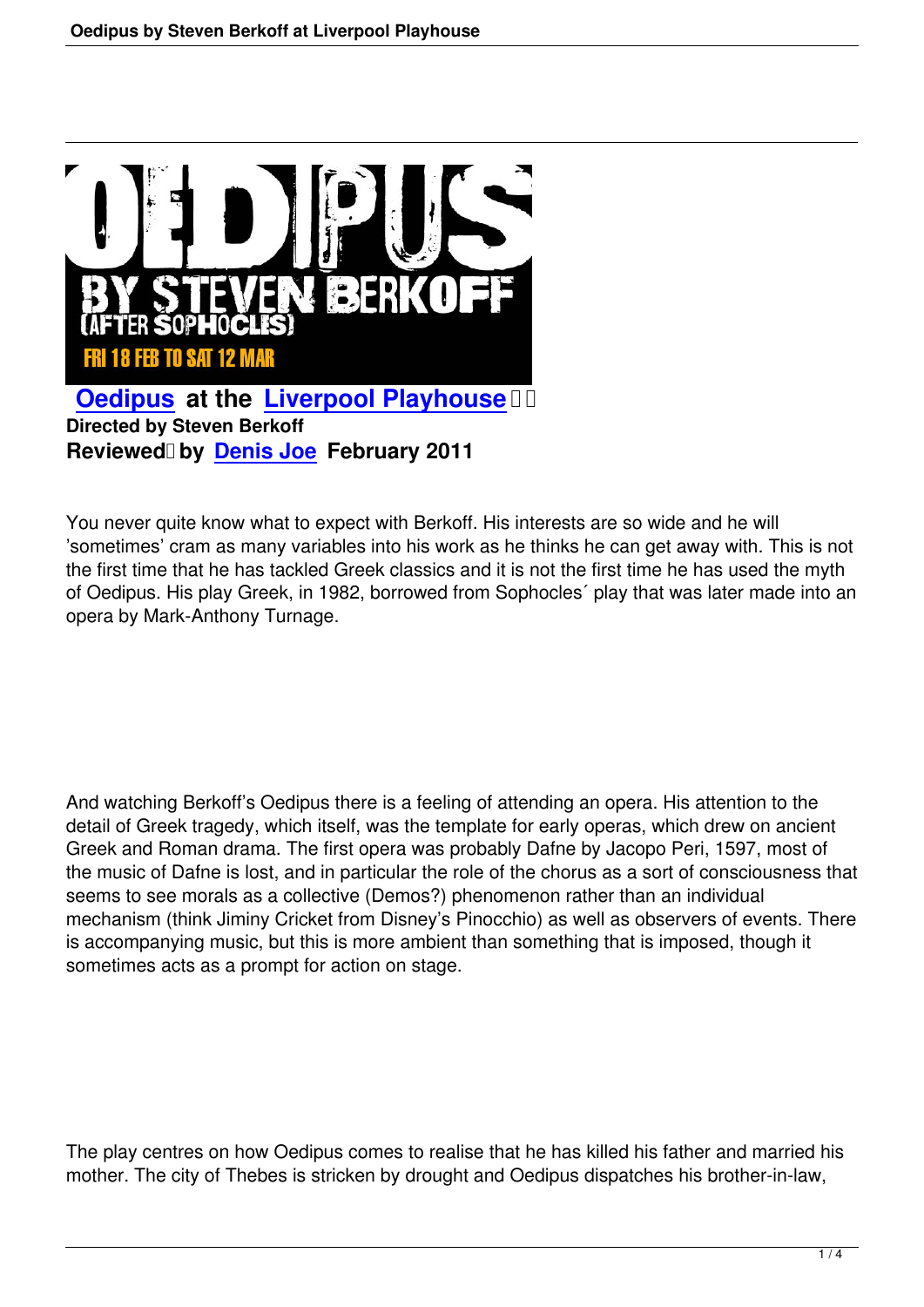Creon to Delphi to ask the Oracle why Thebes is being punished so.

Creon returns to inform Oedipus that the killer of King Laius (Oedipus' real father) is still at large in the city and that is the reason for the gods to inflict a plague on the city. Oedipus, unaware that it was he who slayed his father, vows to find the killer. The play revolves around the unravelling of the story of how the King met his death and how Oedipus, unwittingly, came to take his (actual) mother for his wife.

The action of the play is demonstrated in mime which provides for an exciting spectacle and the cast create a tense feeling without the need to attempt a realistic depiction. The star of the play was, for me, Vincenzo Nicoli as Creon. His overpowering presence gave the play much muscle and created a great counterfoil to the pathetic Oedipus.

Berkoff has the actors in updated (though not modern) dress. The costumes seem to suggest social status with the Ensemble (chorus) decked out in the idealised uniform of open waistcoats, rolled sleeves and the obligatory flat cap, for the working man. Whilst the costumes of Oedipus, Creon and Jocasta (Oedipus' Mother/Wife) infer their bourgeois status.

The script to Berkoff's Oedipus was published by Faber in 2000. The roles of the main protagonists are written in iambic pentameter. On page this works very well and it shows a great deal of skill; that shows Berkoff could create such a work and establish it in the English speaking world using English poetics, rather than take the easier path of open or free verse.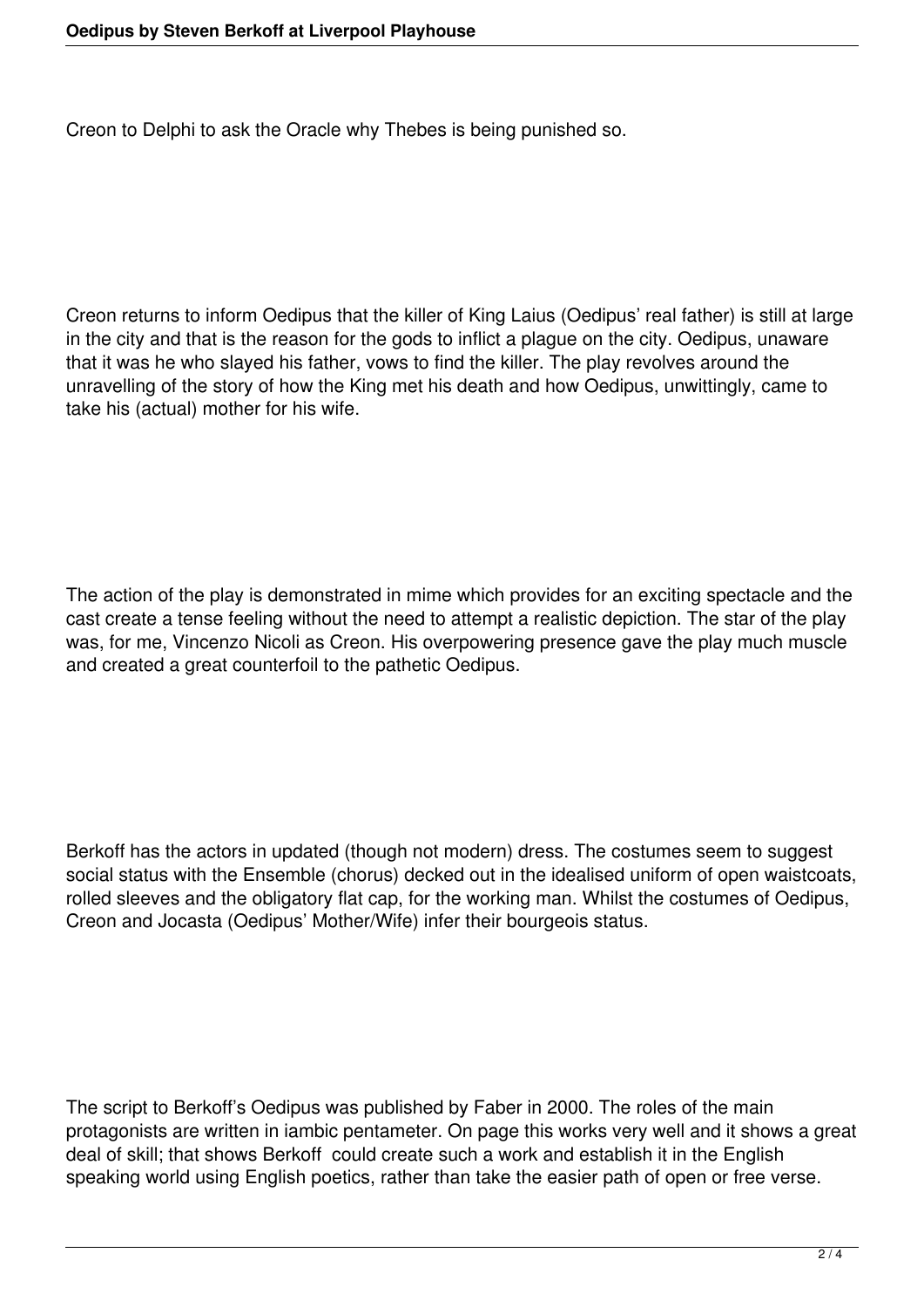Unfortunately, following a script and reciting poetry are two different things altogether. Much of the time the line endings were overshot by the actors. There were moments when the poetics of the script was respected, and at those times we were taken to another dimension: what was being heard from the stage sounded like Singspiel, as good, recited, poetry should do. The moments when this worked were pure magic.

However a main weakness of Berkoff's script was the inclusion of a classic and common vernacular. The common vernacular seemed to attempt the comic in parts. But it also appeared that Berkoff could not decide on what was appropriate to the action. And this is a major failure, as classic vernacular rubbed up against a more modern speech rather like new chalk on a blackboard. It is as if Berkoff was confused about whether to use a social-realistic approach or one of mimesis that would have allowed for the more classic approach to speech. I also got the feeling that some of those on stage had forgotten lines and were simply filling in, which showed itself quite noticeably.

Updating a work is a difficult undertaking. The usual excuse for updating is to say that the piece has universal appeal and still speaks to us, true of all great art and should go without saying. It seemed to me that Berkoff was drawing parallels between Oedipus and Tony Blair (particularly over the Iraq war), presenting Oedipus as a "strutter", having to constantly battle against some force or other. In part Simon Merrells plays the role rather like a petulant teenager and when he stands on the table, having realised the truth, he goes through a mime sequence that made me think of Frank T.J. Mackey, played by Tom Cruise, in the film, Magnolia. The problem is that what makes Oedipus' 'crime' so outrageous is the fact that he is a king and not like ordinary men. But Merrells' portrayal undermined that feeling of the mighty falling, and simply portrayed Oedipus as one of us, with all the emotional baggage.

Whilst I think that the experience of Berkoff's Oedipus is exhilarating, I also think that it is a product of the confused times we live in. The chorus, whether in Ancient Greek plays or in